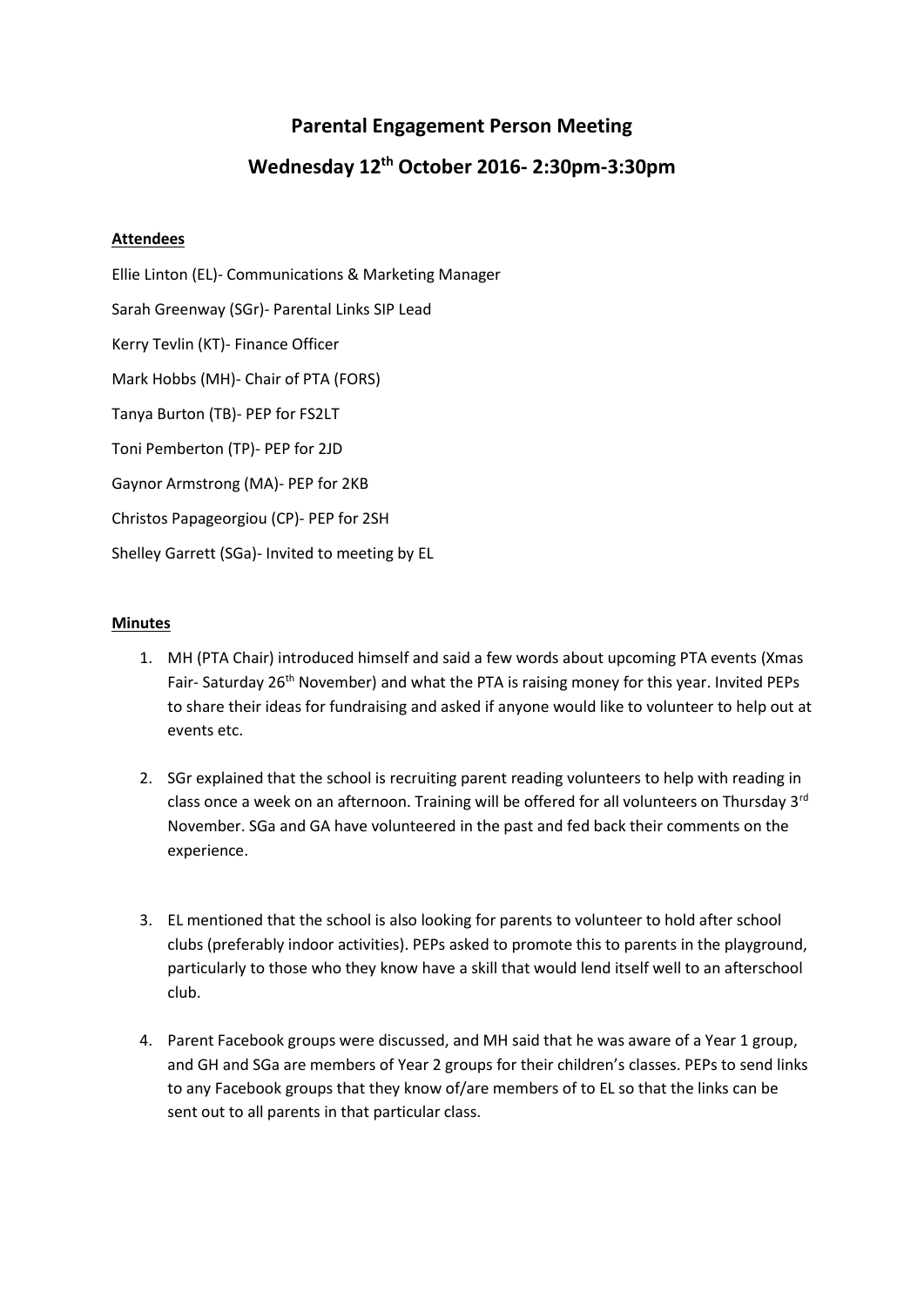- 5. It was suggested that a list of PEPs should be sent out to parents so that they know who the parent representatives are for their class. It was also suggested that parents get sent a letter to remind them of the PEP's role, so that they know to go for them for information about events rather than to pass on a concern or complaint to the school. CP suggested that PEPs could have a tick list of parents they see often, so that they can work out which parents are not as present among that class's parent community and may need reaching out to.
- 6. EL went through upcoming events for parents to be aware of this term:
	- Parents Evening- 23<sup>rd</sup>-24<sup>th</sup> November
	- Christmas Performances- Monday 12th December (Year 1-2 at 9:30am, Year 3-4 at 1:45pm), Tuesday 13th December (Nursery at 9:30am, Year 5-6 at 1:45pm), Friday 16<sup>th</sup> December (Reception at 9:30am), Monday 19<sup>th</sup> December (Year 3-4 at 9:30am, Year 1-2 at 1:45pm), Tuesday 20<sup>th</sup> December (Year 5-6 at 9:30am, EYFS at 1:45pm)
- 7. EL asked PEPs to feed back on school communications, noting that the Weekly Update email is only opened by 50% of parents each week. It was suggested that a reminder could be sent out on a Monday to encourage those who have not yet read the email to do so, but other PEPs felt that this would just put more people off rather than get them to read the email.
- 8. EL asked if it would be helpful if the letters were moved to the top of the Weekly Update email so that parents could access vital information if they were short on time, and skip the 'news' type articles. PEPs said that they thought this would be useful.
- 9. CP suggested asking parents to complete a feedback form about the Weekly Update, as this could indicate the reason for low readership. SGa suggested that the feedback form could be done as a homework activity, so the children ask the parents the questions as a homework task and record the answers in their homework books.
- 10. Another idea to increase readership was to have a kids section on the newsletter, such as a video interview done by the children. PEPs said that they would be more likely to read the email if they knew their child was featured.
- 11. TB commented that she does not read the Weekly Update every week, but does not feel as though she is missing out as she gets the information she needs elsewhere (website, letters, etc).
- 12. EL asked PEPs to give feedback on the 'Meet the Teacher' event. PEPs said that they had heard good feedback from other parents in the playground. SGa said that she thought Year 2's event was good, but she hated the fact that all of Foundation Stage were put in the Nursery classroom. The FS event was also poorly signposted, and SGa said she would have liked to have been in her child's actual classroom rather than in Nursery. She said that she also did not get a chance to speak to her child's teacher (Mrs Walker).